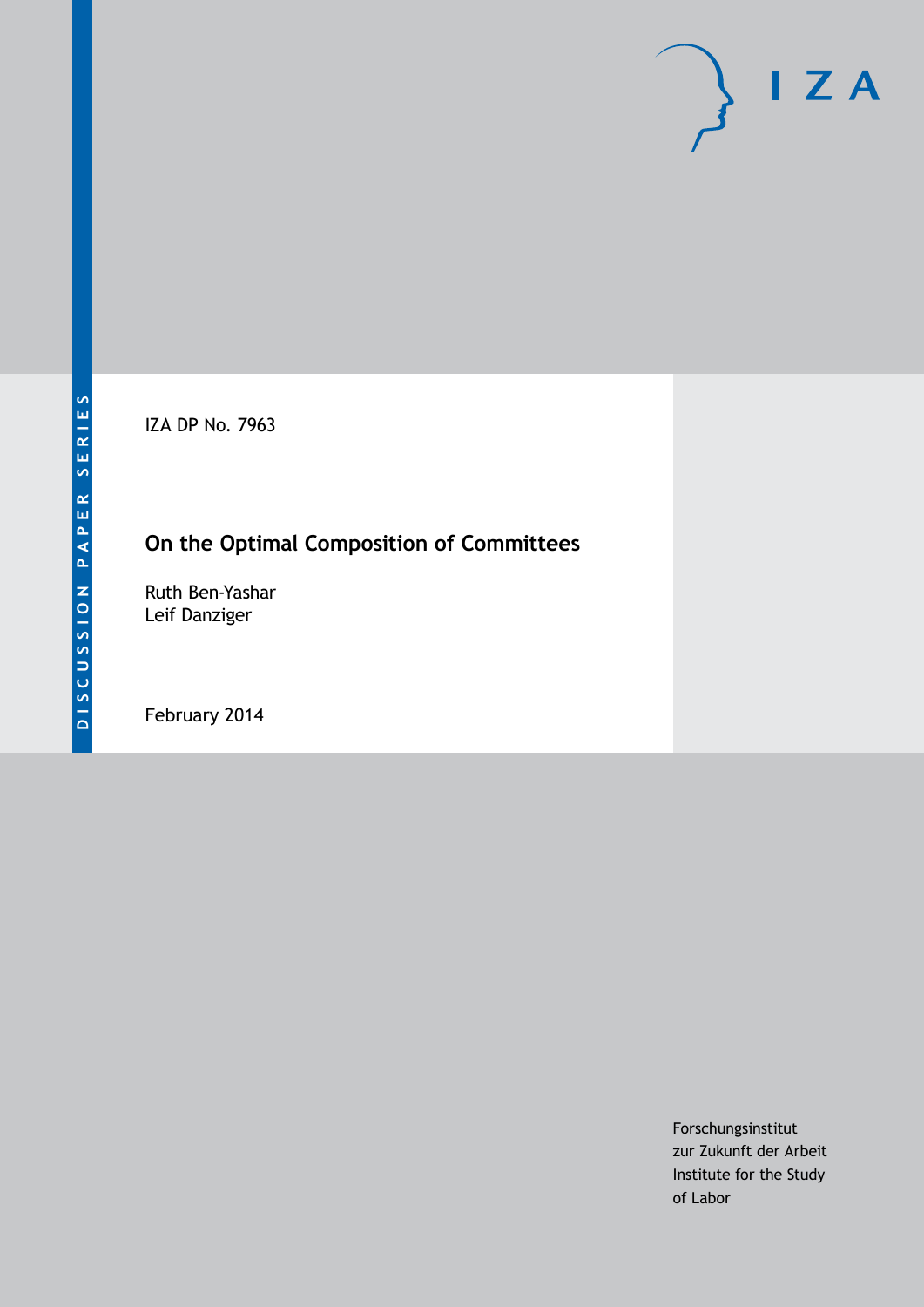# **On the Optimal Composition of Committees**

#### **Ruth Ben-Yashar**

*Bar-Ilan University*

#### **Leif Danziger**

*Ben-Gurion University and IZA*

Discussion Paper No. 7963 February 2014

IZA

P.O. Box 7240 53072 Bonn Germany

Phone: +49-228-3894-0 Fax: +49-228-3894-180 E-mail: [iza@iza.org](mailto:iza@iza.org)

Any opinions expressed here are those of the author(s) and not those of IZA. Research published in this series may include views on policy, but the institute itself takes no institutional policy positions. The IZA research network is committed to the IZA Guiding Principles of Research Integrity.

The Institute for the Study of Labor (IZA) in Bonn is a local and virtual international research center and a place of communication between science, politics and business. IZA is an independent nonprofit organization supported by Deutsche Post Foundation. The center is associated with the University of Bonn and offers a stimulating research environment through its international network, workshops and conferences, data service, project support, research visits and doctoral program. IZA engages in (i) original and internationally competitive research in all fields of labor economics, (ii) development of policy concepts, and (iii) dissemination of research results and concepts to the interested public.

IZA Discussion Papers often represent preliminary work and are circulated to encourage discussion. Citation of such a paper should account for its provisional character. A revised version may be available directly from the author.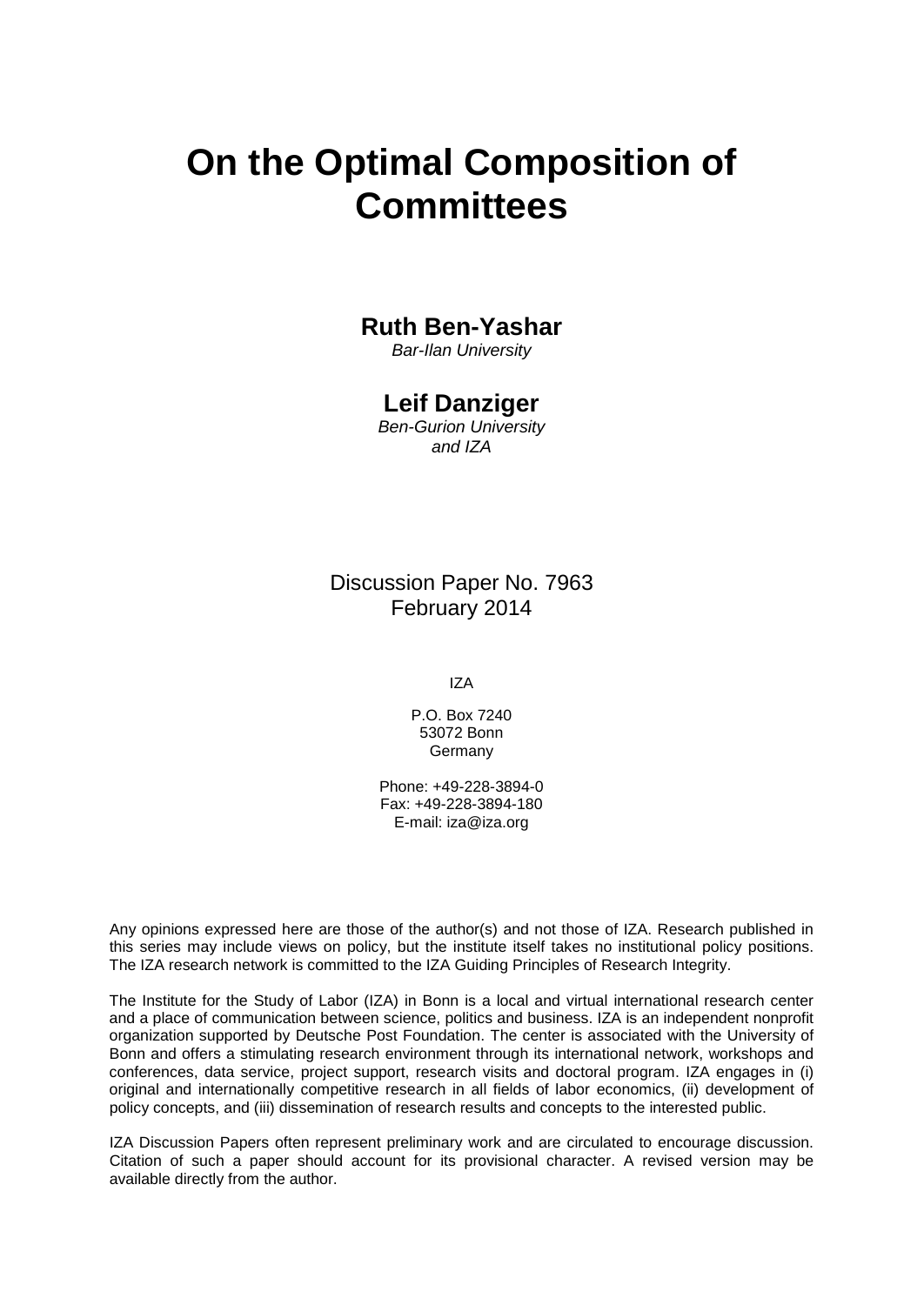IZA Discussion Paper No. 7963 February 2014

## **ABSTRACT**

## **On the Optimal Composition of Committees**

This paper derives a simple characterization of how to optimally divide an organization's experts into different decision-making committees. The focus is on many three-member committees that make decisions by a simple majority rule. We find that the allocation of experts to committees is optimal if and only if it minimizes the sum of the products of the experts' skills in each committee. As a result, given the experts of any two committees, the product of the experts' skills should be as similar as possible in the two committees, and it is never optimal to have the three worst experts in one committee and the three best experts in another.

JEL Classification: D71

Keywords: optimal composition of committees, simple majority rule

Corresponding author:

Leif Danziger Department of Economics Ben-Gurion University Beer-Sheva 84105 Israel E-mail: [danziger@bgu.ac.il](mailto:danziger@bgu.ac.il)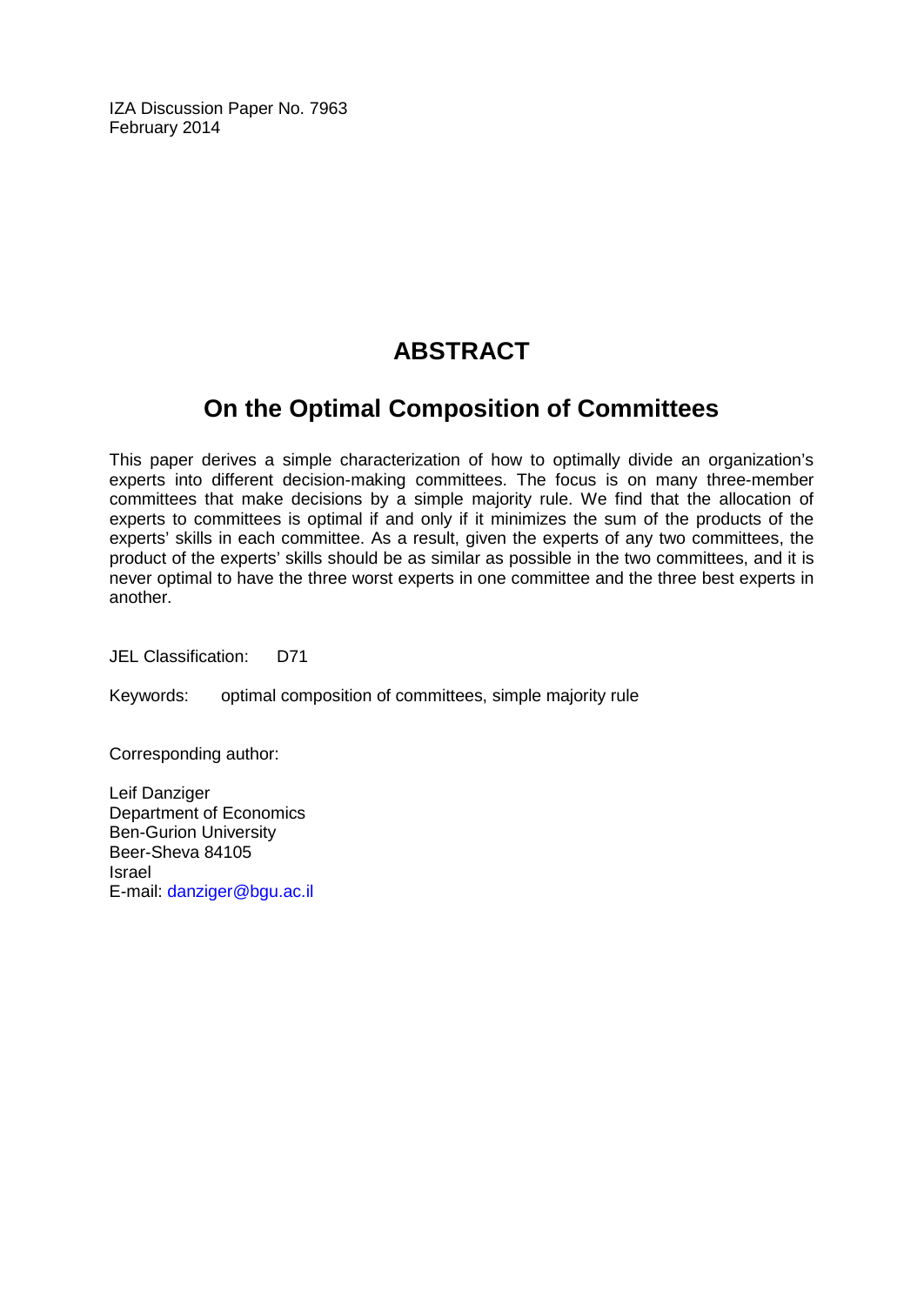#### 1 Introduction

Many organizations make decisions by means of different committees. Thus, the division of experts into committees is essential for making correct decisions. Following Condorcet (1785) who first studied formally decision making in a committee, the standard assumption in the literature is that the composition of the committee is given.<sup>1</sup> To the best of our knowledge, the only exception is Ben-Yashar and Danziger (2011) who examined aspects of how to optimally allocate experts with different abilities into committees. That paper made the strong assumptions that there are only two committees and an even number of experts at each of various ability levels. The main issue was not to derive an optimal allocation of experts to committees, but to answer the limited question of whether an optimal allocation entails that the two committees should have an identical composition in terms of the experts' abilities, i.e., that the committees should be symmetric. The central finding was that experts with different ability levels should not generally be evenly divided among committees. In other words, asymmetric committees may be preferable to symmetric committees.

In the present study, we consider many three-member committees and all possible configurations of the experts' abilities. In particular, we do not restrict the number of experts at various ability levels to be a multiple of the number of committees. The purpose is to characterize the optimal composition of the committees. To this end, we examine an organization that needs to make decisions on whether to accept or reject various proposals. The organization employs experts who strive to make the correct decision for the organization

<sup>1</sup> See Grofman and Feld (1988), Young (1995), Ben-Yashar and Nitzan (1997), Berend and Sapir (2007), Dietrich and List (2008, 2013a), and Peleg and Zamir (2012). Further, Ahn and Oliveros (2010), Bozbay, Dietrich, and Peters (2011), and De Clippel and Eliaz (2012) study how to efficiently aggregate judgments when several issues are involved, as a link may then exist between the optimal decision for each issue. Their concern is whether the aggregation should be based on premise or outcome, and about the associated doctrinal paradox.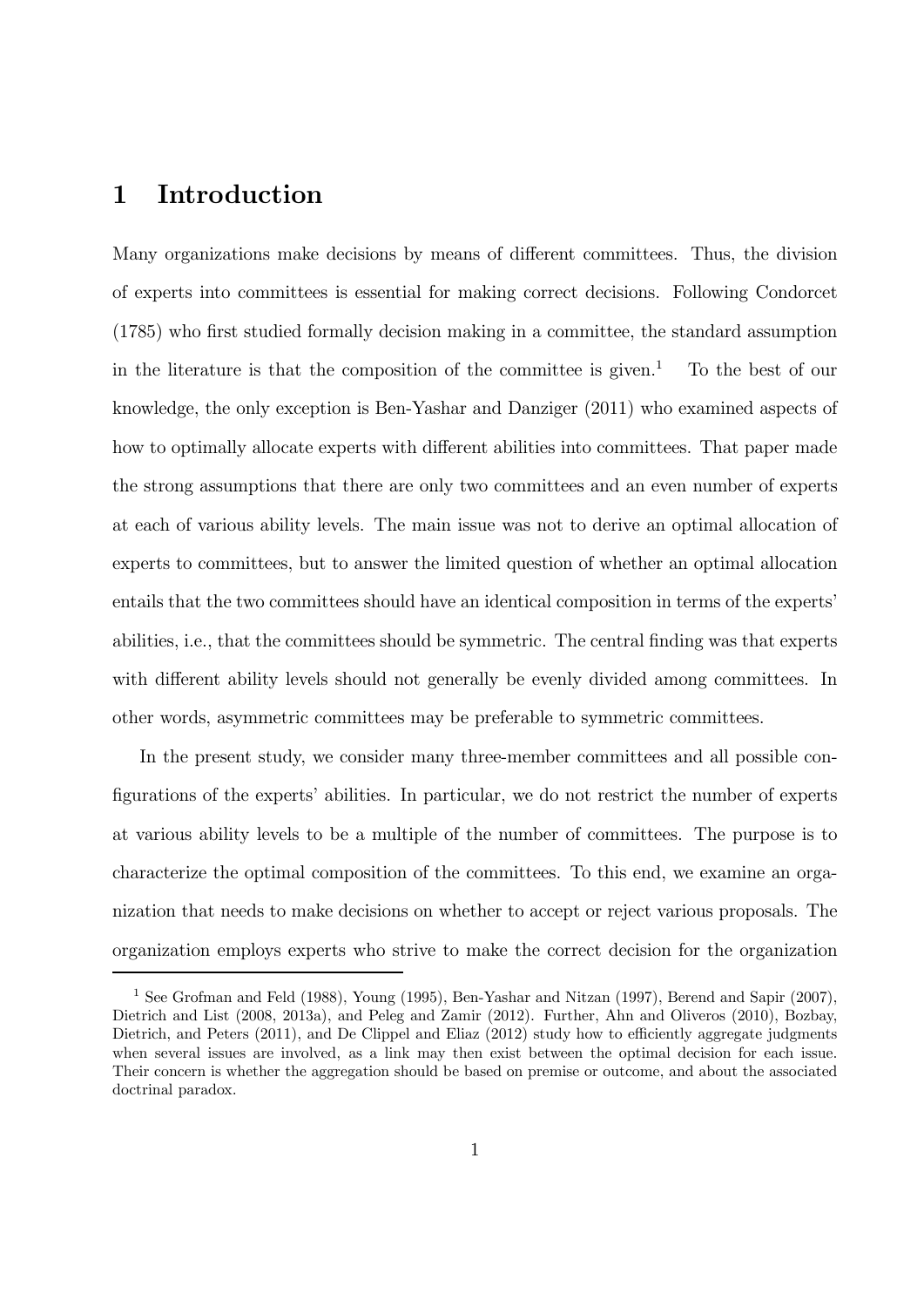regarding each proposal. The decision makers are divided between a given number of committees that work in parallel and decide on each proposal assigned to it. Each expert votes for or against a proposal assigned to his committee according to what he believes is the best decision for the organization for that particular proposal. A committee makes its decision by simple majority rule on each proposal assigned to it. The objective of the organization is to determine the optimal composition of the committees, i.e., the composition that maximizes the average probability of making correct decisions.

We derive an extremely simple expression for how to allocate the experts into the different committees. As we show, the optimal allocation minimizes the sum of the products of the experts' skills in each committee, where an expert's skill is defined by the extent to which the probability that he votes correctly exceeds that of a random choice. It follows that, given the experts of any two of the committees, the committees should be composed so that the product of the members' skills in each committee is as similar as possible. In particular, if there are only two types of experts, high- and low-skilled, $^{2}$  the composition of the committees should be as symmetric, i.e., as similar as possible. It also follows that if the experts can have many skill levels, it is never optimal that one committee is composed of the three experts who have the highest skills and another of the three experts who have the lowest skills. Finally, if there are three types of experts, then if possible, it is optimal that each committee be composed of one expert from each skill level.

<sup>&</sup>lt;sup>2</sup> As, for example, in a legal system where decisions are made by courts having three judges and where judges can be either more experienced or less experienced.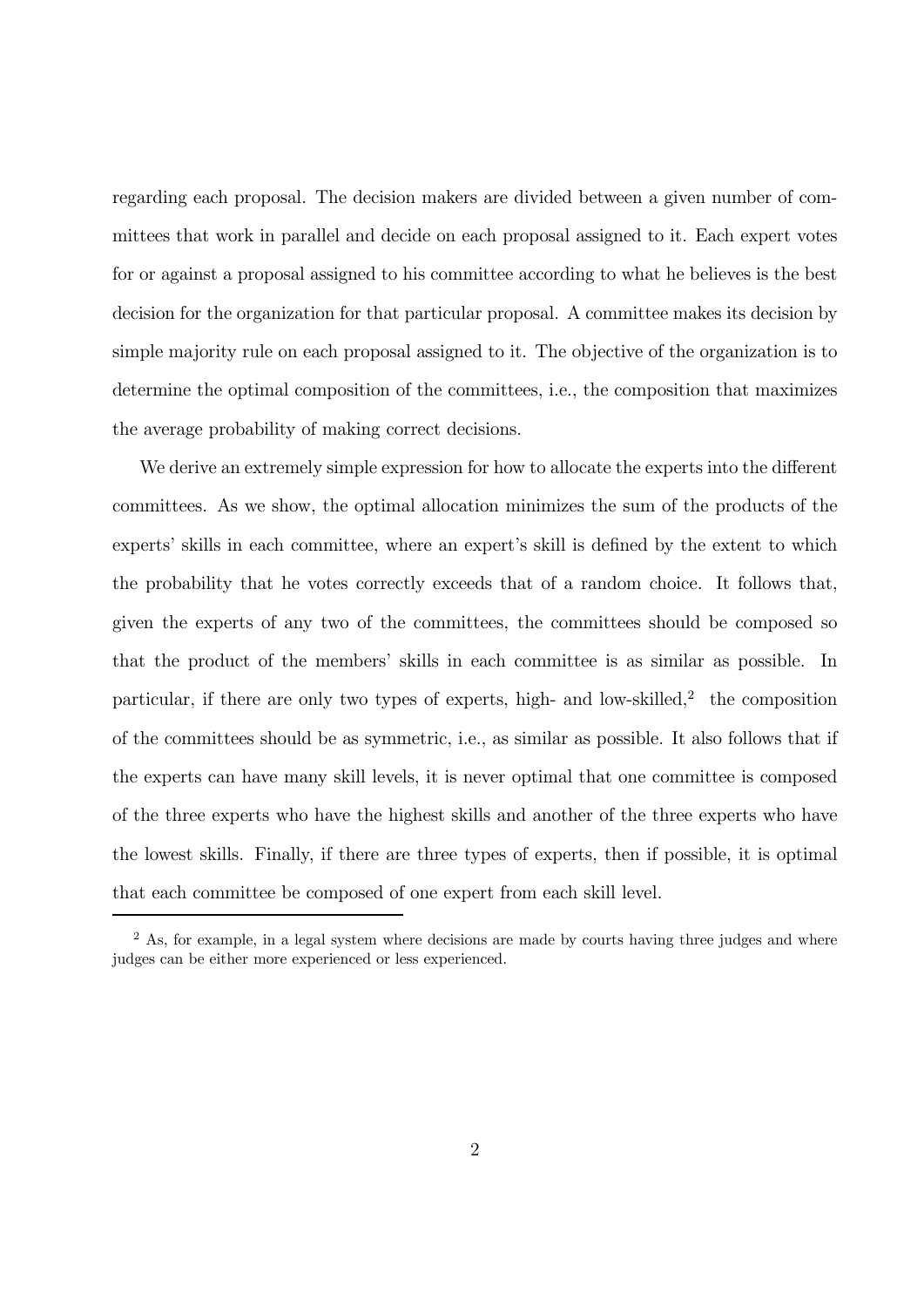#### 2 The Model

We consider an organization that needs to make binary decisions on many proposals with the help of a given number  $Z > 1$  of separate committees. Examples would include a firm that has to decide about different investment projects or a justice system that has to determine different defendants' guilt or innocence. There are  $3Z$  experts and each expert will be a member of one committee. The proposals are assigned equally between the committees each of which consists of three different experts who for each proposal uses a simple majority vote to decide whether to accept or reject that proposal.

For each proposal, the correct decision is either acceptance or rejection. An expert must vote either for or against a proposal assigned to his committee. The ability of expert  $i \in I$ ,  $I = \{1, ..., 3Z\}$  can be represented by the probability  $p_i \in (\frac{1}{2}, 1)$  that he votes for the correct decision for a proposal. His vote is independent of the other experts' votes.

In order to avoid trivial cases where there is only one possible composition of the committees in terms of the experts' abilities, we assume that at most  $3Z - 2$  experts have the same ability.<sup>3</sup> A composition of the committees is a partition of the  $I$  experts into  $Z$ three-member committees denoted by  $c = \{c_1, ..., c_Z\}$ . The set of all such possible partitions is denoted by  $C$ . Formally,

$$
C = \{c \mid c \text{ is a partition of } I \text{ where } |c_z| = 3 \text{ for each } c_z \in c \}.
$$

Let  $G(c_z)$  be the probability that committee  $c_z$  makes the correct decision by simple majority rule on a proposal assigned to it. The organization seeks to allocate the experts

$$
\frac{(3Z)!}{Z!(3!)^Z}
$$

<sup>&</sup>lt;sup>3</sup> Thus, there are at most

possible compositions of committees in terms of the experts' abilities.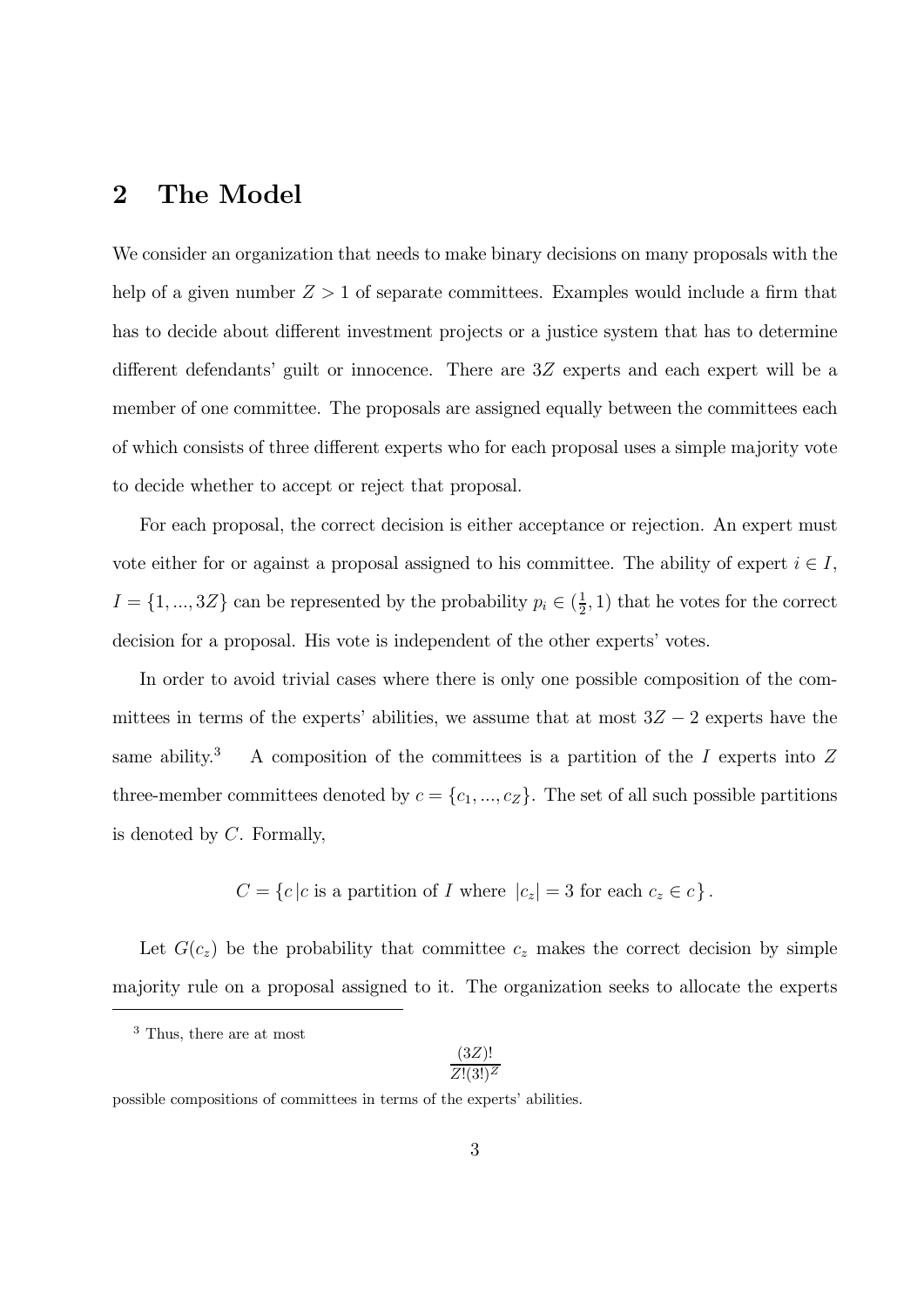to the Z committees, i.e., to choose  $c \in C$  in order to maximize the average probability  $(1/Z)\sum_{c_z\in c} G(c_z)$  that the committees make correct decisions on their proposals.<sup>4</sup>

### 3 The Optimal Allocation of Experts

Let  $q_i \equiv p_i - \frac{1}{2}$  denote the skill of expert *i*; that is, how much the probability that he votes correctly exceeds that of a random choice. We have

**Theorem 1:** A  $c \in C$  is optimal if and only if it minimizes

$$
\sum_{c_z \in c} \prod_{i \in c_z} q_i.
$$
 (1)

**Proof:** Suppose that  $c_z = \{j, k, \ell\}$ . Then

$$
G(c_z) = p_j p_k (1 - p_\ell) + p_j (1 - p_k) p_\ell + (1 - p_j) p_k p_\ell + p_j p_k p_\ell
$$
  
=  $p_j p_k + p_j p_\ell + p_k p_\ell - 2p_j p_k p_\ell$   
=  $\frac{1}{2} + \frac{1}{2} (q_j + q_k + q_\ell) - 2q_j q_k q_\ell$ ,

from which it follows that

$$
\frac{1}{Z} \sum_{c_z \in c} G(c_z) \n= \frac{1}{2} + \frac{1}{2Z} \sum_{i=1}^{3Z} q_i - \frac{2}{Z} \sum_{c_z \in c} \prod_{i \in c_z} q_i.
$$

<sup>4</sup> This is equivalent to maximizing the expected number of correct decisions. Given our framework, it is a Nash equilibrium and therefore reasonable to assume that the experts vote according to their true assessment, i.e., informatively (Austen-Smith and Banks, 1996; and Ben-Yashar and Milchtaich, 2007). Under other circumstances, strategic considerations may influence the experts' voting behavior (Feddersen and Pesendorfer, 1998; Dekel and Piccione, 2000; Austen-Smith and Feddersen, 2006; and Gerardi and Yariv, 2007). With the experts voting informatively and deciding by a simple majority rule, our results hold whether the proposals are independent or dependent. Thus, there is no need to assume even logical independence of the proposals (Dietrich and List, 2013b).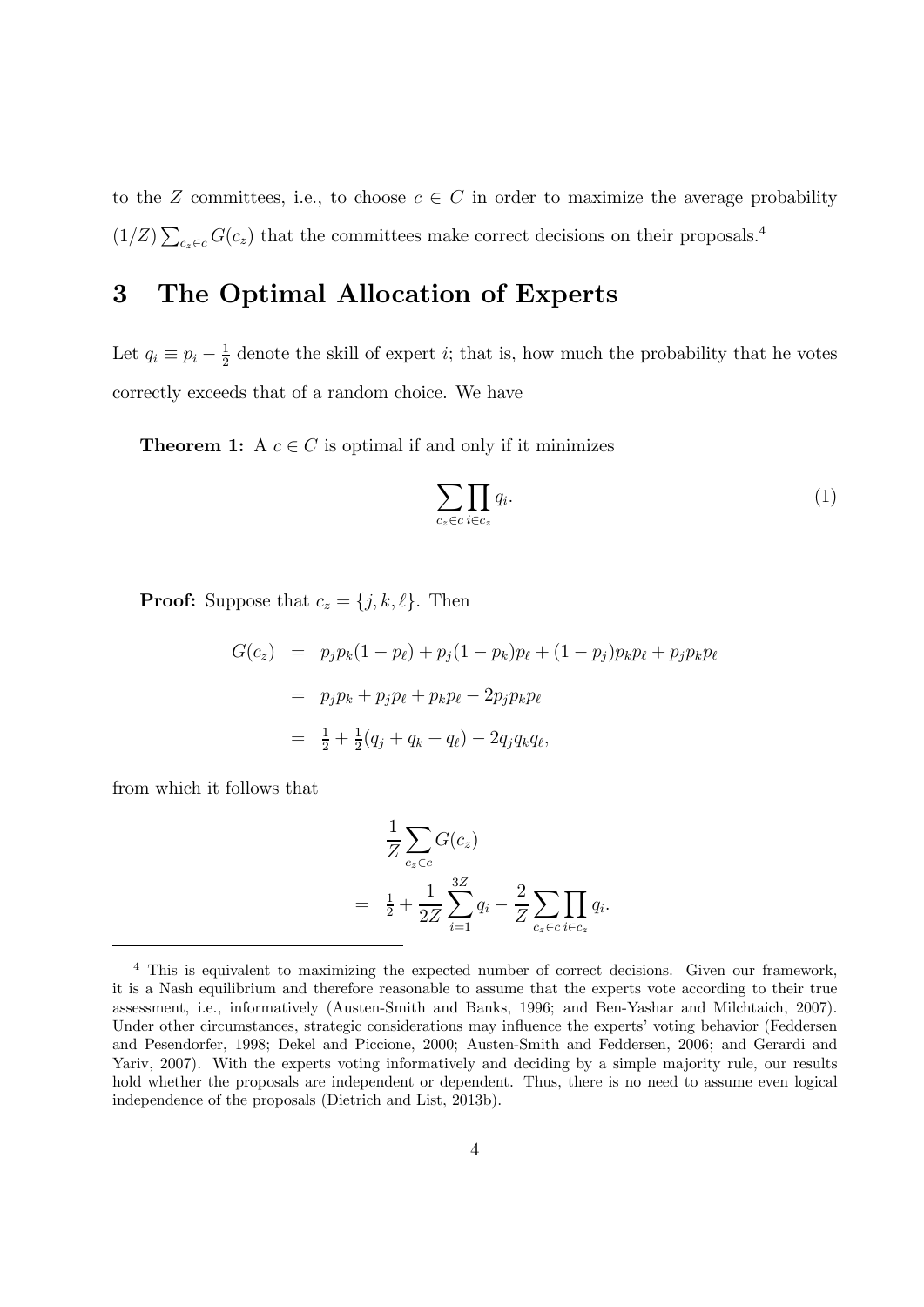Since the skills of the experts and hence  $\sum_{i=1}^{3Z} q_i$  are given, choosing  $c \in C$  to maximize  $(1/Z)\sum_{c_z\in c} G(c_z)$  is equivalent to choosing  $c \in C$  to minimize  $\sum_{c_z\in c} \prod_{i\in c}$  $i \in c_z$  $q_i$ . That is, an optimal c minimizes  $\sum_{c_z \in c} \prod_{i \in c}$  $i \in c_z$  $q_i$ .

According to Theorem 1, an optimal allocation of experts minimizes the sum of the products of the experts' skills in each committee, and conversely, minimizing the sum of the products leads to an optimal allocation. Of course, Theorem 1 does not imply that having experts with higher skills reduces the likelihood of correct decisions. Rather, the theorem reflects the fact that within a three-member committee the different experts' skills are substitute inputs in producing correct decisions.<sup>5</sup> As the minimal  $\sum_{c_z \in c} \prod_{i \in c}$  $i \in c_z$  $q_i$  might be achieved by different compositions of the committees in terms of the experts' skills, an optimal composition is generally not unique.<sup>6</sup>

Even if the organization is stuck with deadwood, i.e., useless individuals due e.g. to collective agreements or the absence of mandatory retirement, Theorem 1 will remain relevant if we allow "experts" who have no skills, i.e., for whom  $q_i = 0$ .<sup>7</sup> Thus, if there are less than

<sup>5</sup> That is,

$$
\frac{\partial^2 \left[ (1/Z) \sum_{c_z \in c} G(c_z) \right]}{\partial q_i \partial q_{i'}} < 0
$$

if expert  $i$  and expert  $i'$  are members of the same committee.

<sup>6</sup> To see this, suppose that  $Z = 2$  and that the six experts have different skills. Furthermore, assume that  $q_1q_2 = q_3q_4$ ,  $q_5 = (q_1q_2)^{1/2}$ , and  $q_6 = (q_1q_2)^{1/2+\epsilon}$ , where  $\epsilon > 0$ . Then,

$$
q_1q_2(q_1q_2)^{1/2} + q_3q_4(q_1q_2)^{1/2+\epsilon} = q_1q_2(q_1q_2)^{1/2+\epsilon} + q_3q_4(q_1q_2)^{1/2}
$$
  
\n
$$
\Leftrightarrow q_1q_2q_5 + q_3q_4q_6 = q_1q_2q_6 + q_3q_4q_5.
$$

Hence, the partition  $\{1, 2, 5\}$  and  $\{3, 4, 6\}$  of experts and the partition  $\{1, 2, 6\}$  and  $\{3, 4, 5\}$  of experts have the same sum of the products of the experts' skills in each committee. Furthermore, if  $\epsilon$  is sufficiently small, the sum is smaller than for any other partition. Accordingly, there are two optimal compositions of the committees.

<sup>7</sup> Preferably, such "experts" should be prevented from being committee members or should be made to abstain in the voting. In a model with costly voting, Börgers (2004) shows that abstentions should be allowed.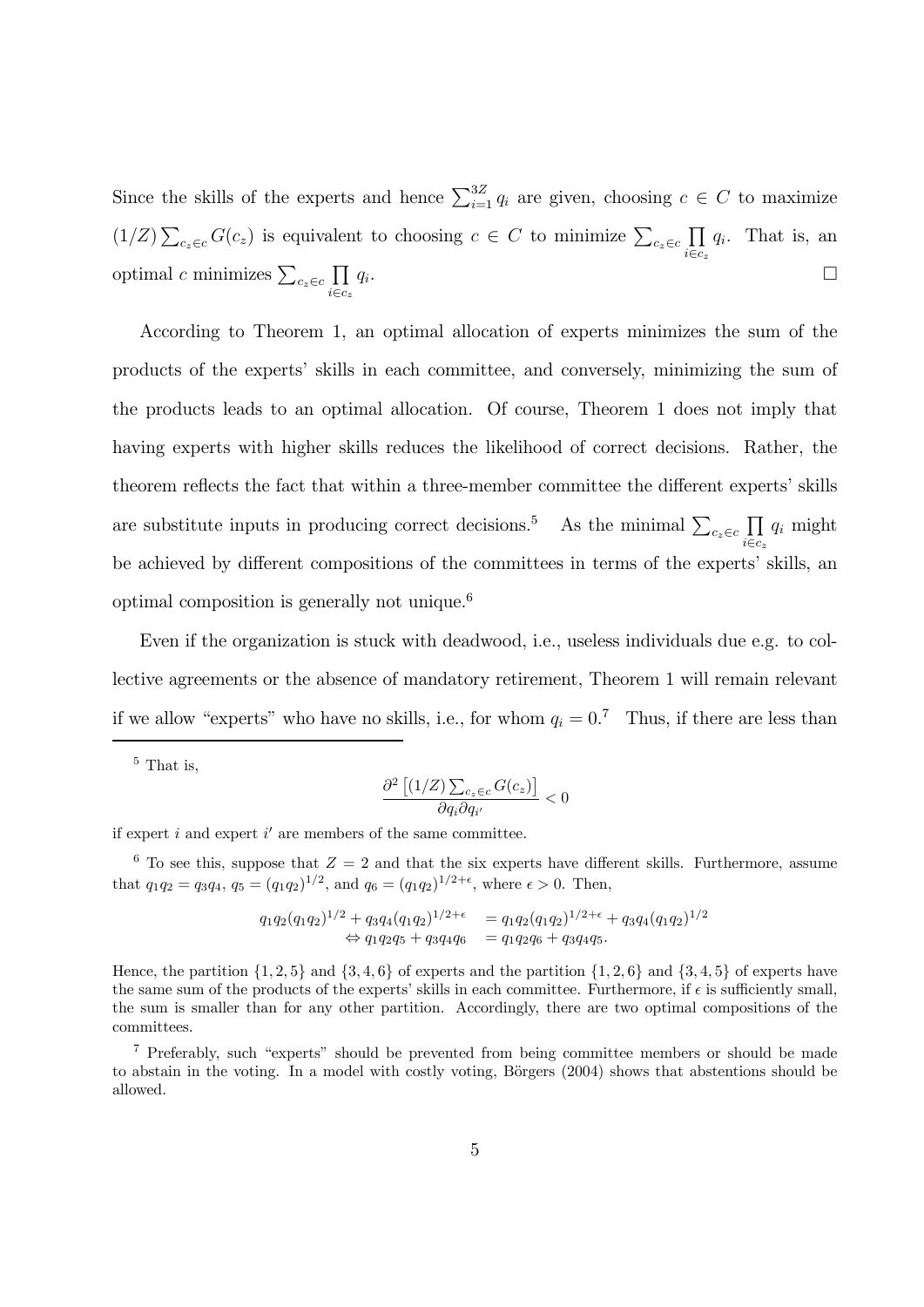Z "experts" with no skills, the optimal composition of the committees requires that each of these should be placed in a different committee and that of the rest of the experts, those with the most skill should also be placed in those committees. Furthermore, if there are at least  $Z$  "experts" with no skills, at least one should be placed in each committee since then  $\overline{\Pi}$  $\prod_{i \in c_z} q_i = 0 \ \forall c_z \in c$ , with the allocation of the other experts being immaterial.

Theorem 1 implies that the optimal allocation of experts may not be reached by sequentially allocating the experts to the committees according to their skills. Suppose, for example, that there are only two committees and one expert with skill 04, two experts with skill 0.3, and three experts with skill 0.1. It would then be optimal that one committee consists of experts with skills 04, 01, and 01, and another committee consists of experts with skills 0.3, 0.3, and 0.1. The value of expression (1) is  $0.4 \cdot 0.1 \cdot 0.1 + 0.3 \cdot 0.3 \cdot 0.1 = 0.013$ . On the other hand, a sequential allocation would lead to one committee consisting of experts with skills 0.4, 0.3, and 0.1, and another of experts with skills 0.3, 0.1, and 0.1. The value of expression (1) would be  $0.4 \cdot 0.3 \cdot 0.1 + 0.3 \cdot 0.1 \cdot 0.1 = 0.015$ , which shows that a sequential allocation by decreasing skill is not optimal.

For the following corollary, let  $I_{zz'} \equiv \{j, k, \ell, m, n, o\}$  denote the six experts of two committees  $c_z$  and  $c_{z'}$  in an optimal  $c \in C$ . Also, given  $I_{zz'}$ , let  $c' = \{c_v, c_{v'}\}$  denote a partition of the six experts into two three-member committees, and let

$$
C_{zz'} = \{c' | c' \text{ is a partition of } I_{zz'} \text{ where } |c_z| = 3 \text{ for each } c_z \in c' \}
$$

be the set of all possible partitions of the experts  $I_{zz'}$  into two three-member committees.

**Corollary 1:** Given two committees  $c_z$  and  $c_{z'}$  in an optimal c, for all  $c' \in C_{zz'}$ .

$$
\left|\prod_{i\in c_z}q_i-\prod_{i\in c_{z'}}q_i\right|\leq \left|\prod_{i\in c_v}q_i-\prod_{i\in c_{v'}}q_i\right|.
$$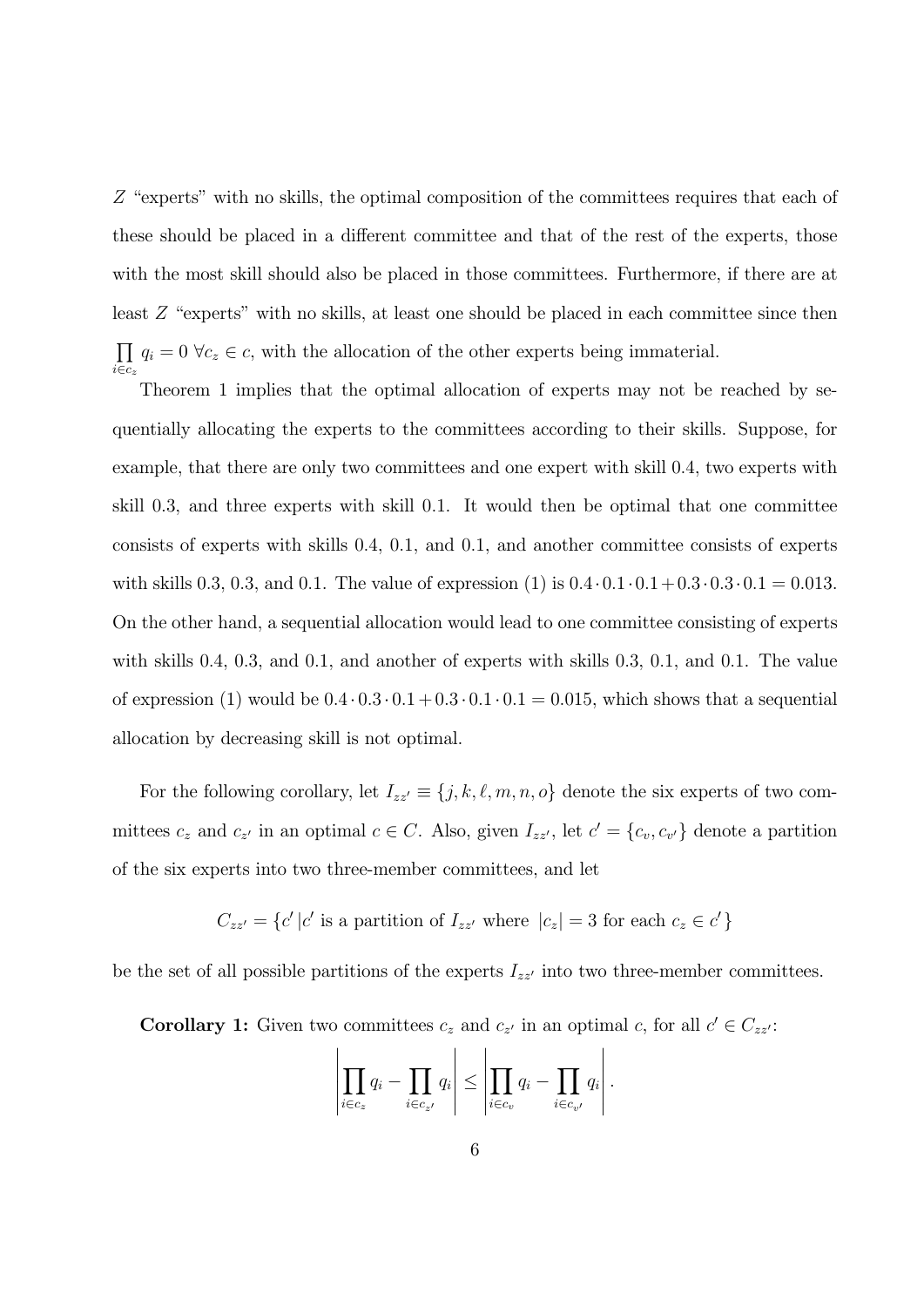**Proof:** Suppose that an optimal composition of the two committees  $c_z$  and  $c_{z'}$  are given by  $\{j, k, \ell\}$  and  $\{m, n, o\}$ , and w.l.o.g. that  $q_j q_k q_\ell \ge q_m q_n q_o$ . If  $q_j < q_m$ , it immediately follows that

$$
q_j q_k q_\ell - q_m q_n q_o < q_k q_\ell q_m - q_j q_n q_o.
$$

But if  $q_j \ge q_m$ , Theorem 1 shows that  $q_k q_\ell \le q_n q_o$  and therefore that

$$
q_k q_\ell (q_j + q_m) \leq q_n q_o (q_j + q_m)
$$
  
\n
$$
\Rightarrow q_j q_k q_\ell - q_m q_n q_o \leq q_j q_n q_o - q_k q_\ell q_m.
$$

Since all other compositions of the two committees can be obtained by switching a single expert between  $c_z$  and  $c_{z'}$ , it can be concluded that  $\{c_z, c_{z'}\}$  minimizes  $\begin{array}{c}\n\hline\n\end{array}$  $\overline{\Pi}$  $\prod_{i \in c_z} q_i - \prod_{i \in c_{z^\prime}}$  $q_i$  $\begin{array}{c|c} \hline \multicolumn{3}{c}{} & \multicolumn{3}{c}{} \\ \multicolumn{3}{c}{} & \multicolumn{3}{c}{} \\ \multicolumn{3}{c}{} & \multicolumn{3}{c}{} \\ \multicolumn{3}{c}{} & \multicolumn{3}{c}{} \\ \multicolumn{3}{c}{} & \multicolumn{3}{c}{} \\ \multicolumn{3}{c}{} & \multicolumn{3}{c}{} \\ \multicolumn{3}{c}{} & \multicolumn{3}{c}{} \\ \multicolumn{3}{c}{} & \multicolumn{3}{c}{} \\ \multicolumn{3}{c}{} & \multicolumn{3}{c}{} \\ \multicolumn{3}{c}{}$ for  $c' \in C_{zz'}$ .

Thus, an optimal allocation requires that, given the experts of any two of the  $Z$  committees, the product of the members' skills should be as similar as possible in the two committees. In particular, if possible, in an optimal allocation the product of the experts' skills should be the same. In the special case where experts can have only two skill levels, high and low, the committees in the optimal  $c \in C$  should be as symmetric as possible; i.e., there should not be a committee with three high-skilled (low-skilled) experts and another with no or only one high-skilled (low-skilled) expert. The corollary illustrates the principle that diversity within committees is desirable while polarization between committees is undesirable.

The following two corollaries show what could beneficially be implemented by an organization that does not possess complete information about the skills of the experts. In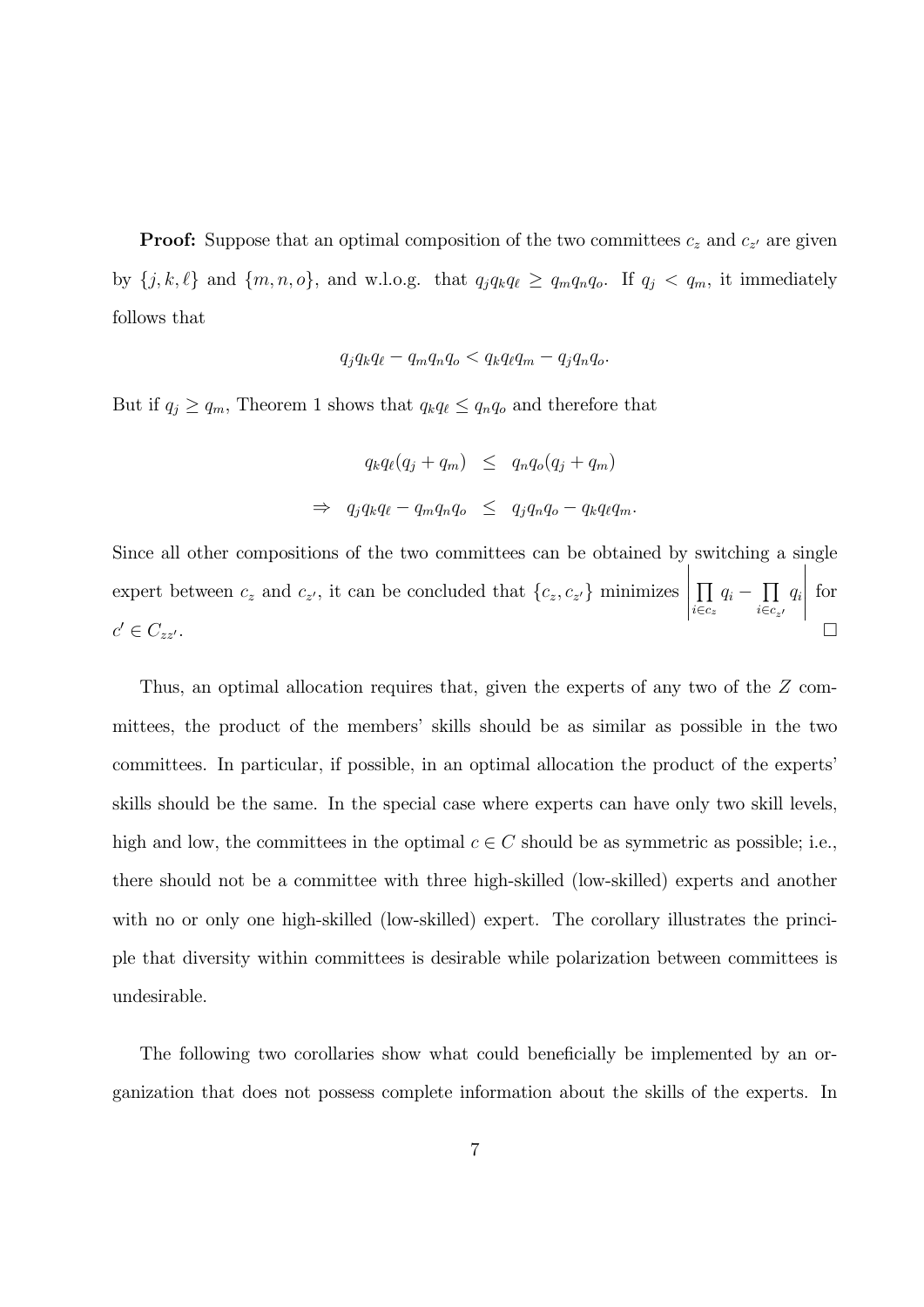particular, this would be the case if the organization knows only the ranking and not the levels of the experts' skills.

**Corollary 2:** In an optimal  $c \in C$ , the three worst experts cannot be members of one committee and the three best experts members of another.

**Proof:** Suppose that  $q_j$ ,  $q_k$ , and  $q_\ell$  are the skills of the three worst experts and  $q_m$ ,  $q_n$ , and  $q_o$  the skills of the three best. Since there are at least two experts with different skills than the other experts, it follows w.l.o.g. that there exist skills satisfying  $q_{\ell} < q_o, q_j \le q_m$ , and  $q_k \le q_n$ . Therefore, if either  $q_j < q_m$  or  $q_k < q_n$ , then

$$
q_j q_k < q_m q_n
$$
\n
$$
\Rightarrow \qquad q_j q_k (q_o - q_\ell) < q_m q_n (q_o - q_\ell)
$$
\n
$$
\Rightarrow \qquad q_j q_k q_o + q_\ell q_m q_n < q_j q_k q_\ell + q_m q_n q_o.
$$

On the other hand, if both  $q_j = q_m$  and  $q_k = q_n$ , then it must be the case that  $q_\ell < q_j = q_m =$  $q_k = q_n < q_o$ . Therefore,

$$
0 < (q_n - q_\ell)(q_o - q_k)
$$
\n
$$
\Rightarrow \quad q_k q_n + q_\ell q_o < q_k q_\ell + q_n q_o
$$
\n
$$
\Rightarrow \quad q_j q_k q_n + q_\ell q_m q_o < q_j q_k q_\ell + q_m q_n q_o.
$$

Consequently, a c containing the committees  $\{j, k, \ell\}$  and  $\{m, n, o\}$  cannot be optimal.  $\Box$ 

Corollary 2 shows that an extremely asymmetric composition of the committees cannot be optimal, i.e., an organization should not allocate the three worst experts to one committee and the three best experts to another. This corollary is another example of the desirability of symmetry between committees and the corresponding asymmetry within committees.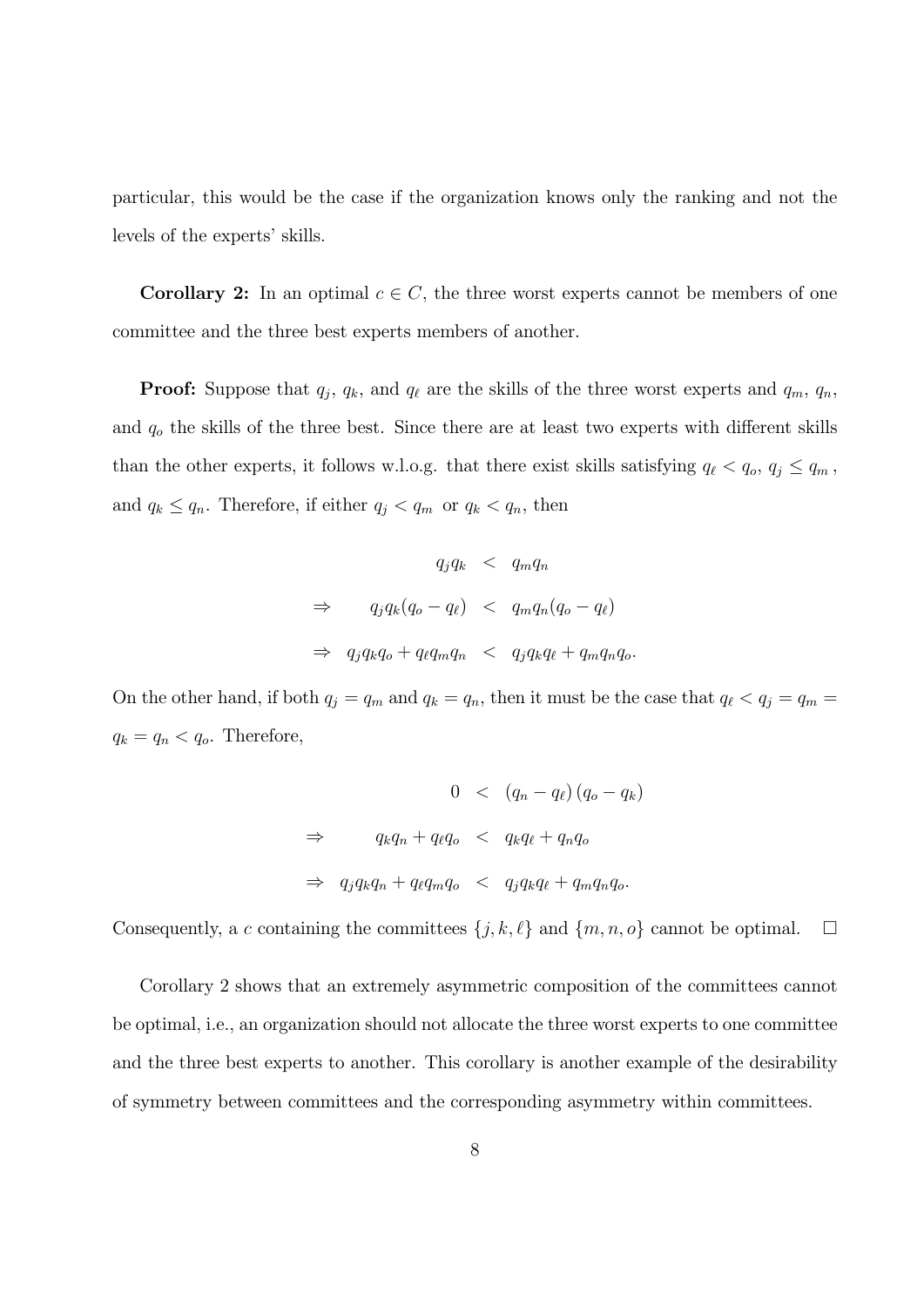Corollary 3: If there are  $Z$  experts at each of three different skill levels, the optimal  $c \in C$  is unique and symmetric. Thus, each committee includes one expert at each skill level, i.e., the optimal  $c = \{c_1, ..., c_Z\}$  is such that  $c_1 = ... = c_Z$ .

**Proof:** Let committee  $c_z$  be composed of  $a_{jz}$ ,  $a_{kz}$ , and  $a_{\ell z}$  experts with skill  $q_j$ ,  $q_k$ , and  $q_{\ell}$ , respectively. Then expression (1) can be written as

$$
\sum_{z=1}^{Z} q_j^{a_{jz}} q_k^{a_{kz}} q_\ell^{a_{\ell z}}\n= \sum_{z=1}^{Z-1} q_j^{a_{jz}} q_k^{a_{kz}} q_\ell^{a_{\ell z}} + q_j^{Z-\sum_{z=1}^{Z-1} a_{jz}} q_k^{Z-\sum_{z=1}^{Z-1} a_{kz}} q_\ell^{Z-\sum_{z=1}^{Z-1} a_{\ell z}}.
$$
\n(2)

If we ignore that  $a_{jz}$ ,  $a_{kz}$ , and  $a_{\ell z}$  for all  $z$  must equal 0, 1, 2, or 3, differentiating with respect to  $a_{jz}$ ,  $a_{kz}$ , and  $a_{\ell z}$  for all z shows that expression (2) reaches a minimum if

$$
q_j^{a_{jz}} q_k^{a_{kz}} q_\ell^{a_{\ell z}} - q_j^{Z - \sum_{z=1}^{Z-1} a_{jz}} q_k^{Z - \sum_{z=1}^{Z-1} a_{kz}} q_\ell^{Z - \sum_{z=1}^{Z-1} a_{\ell z}} = 0
$$

for all  $a_{jz}$ 's,  $a_{kz}$ 's, and  $a_{\ell z}$ 's.<sup>8</sup> Hence, at a minimum we have that  $a_{jz} = a_{kz} = a_{\ell z} = 1$  for all z, making the products  $q_j^{a_{jz}} q_k^{a_{kz}} q_\ell^{a_{\ell z}} = q_j q_k q_\ell$  for all z. Since this solution remains feasible also when the  $a_{jz}$ 's,  $a_{kz}$ 's, and  $a_{\ell z}$ 's are constrained to equal 0, 1, 2, or 3, we conclude that symmetric committees minimize the sum of the products of the experts' skills in each committee and are uniquely optimal.  $\Box$ 

Corollary 3 represents a special case where, due to the number of experts at each of three different skill levels being equal to the number of committees, symmetric committees are uniquely optimal. Ben-Yashar and Danziger (2011) have shown that if there are only two committees with each having more than three members, then the optimal committees are generally not symmetric even if there is an even number of experts at each of various skill

<sup>8</sup> The second-order conditions for a minimum are satisfied.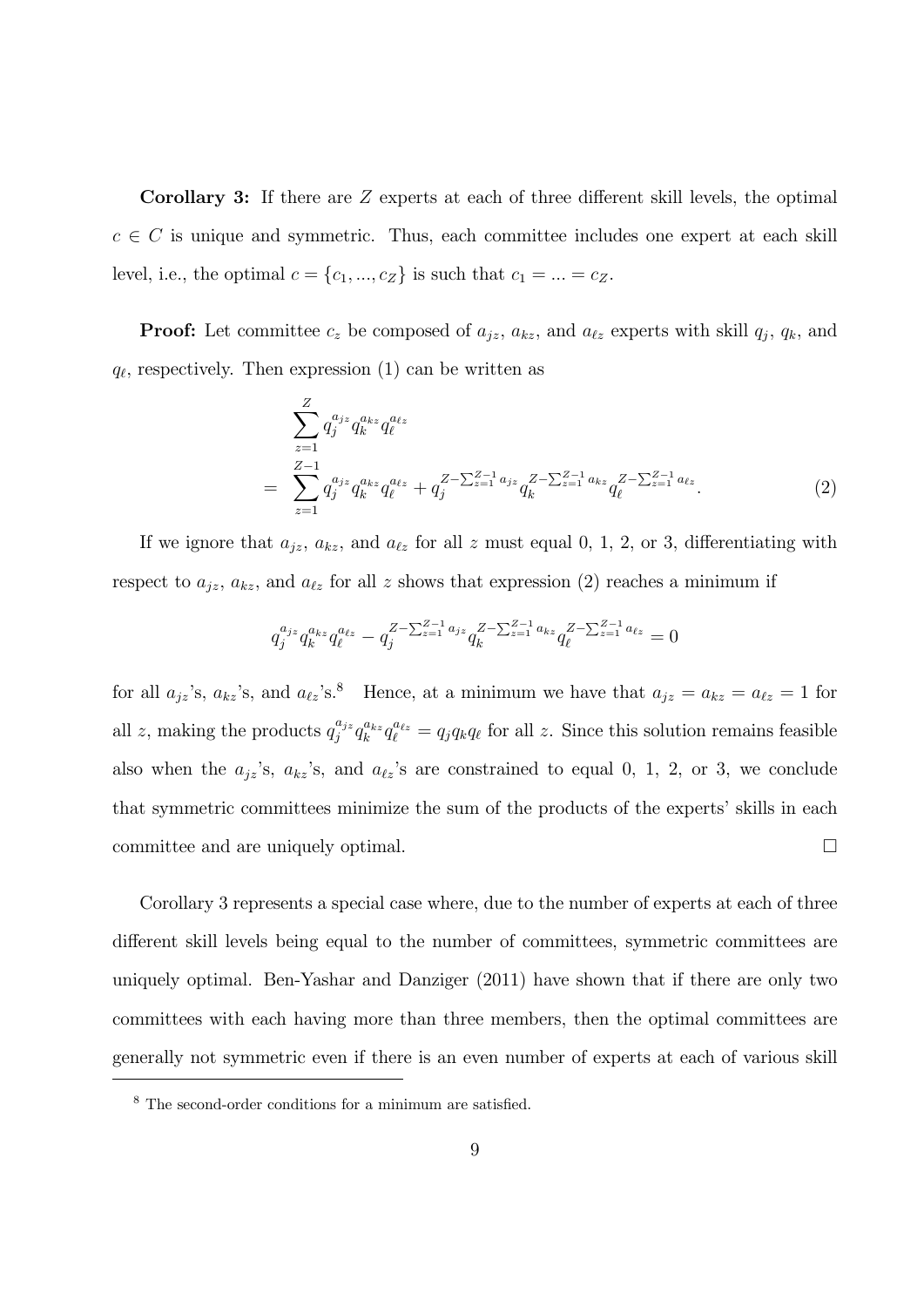levels. However, they also showed that in the case of two three-member committees and the existence of two experts at each of three skill levels, one of each type of expert should be allocated to each of the two committees. Corollary 3 therefore generalizes their symmetry result to the case of more than two committees.

## 4 Conclusion

The problem of how to benefit as much as possible from experts with different abilities is nontrivial for an organization that is forced to divide the experts into many decision-making committees. We have given a simple characterization of how to optimally allocate the experts into three-member committees. Our main finding is that an allocation of experts is optimal if and only if it minimizes the sum of the products of the experts' skills in each committee. This reflects the important role played by the substitutability of the experts' skills in making correct decisions. One consequence is that an extremely asymmetric allocation of experts into committees — so that one committee is composed of the three least qualified experts and another of the three most qualified experts — is never optimal. Another consequence is that if symmetric committees are possible, then they are uniquely optimal.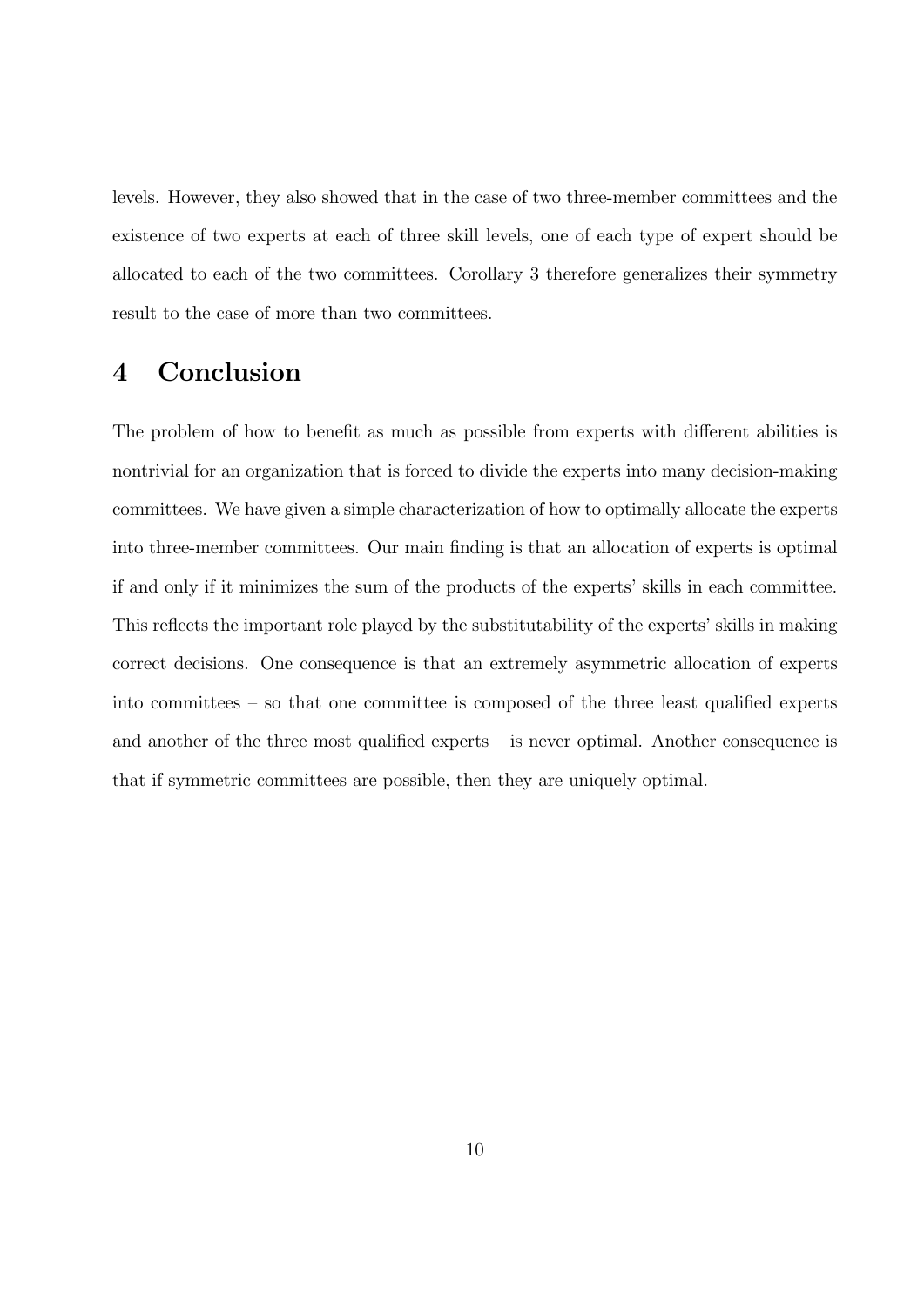## References

- Ahn, D.S., Oliveros, S., 2010. The Condorcet jur(ies) theorem. Working Paper.
- Austen-Smith, D., Banks, J.S., 1996. Information aggregation, rationality, and the Condorcet jury theorem. American Political Science Review 90, 34-45.
- Austen-Smith, D., Feddersen, T., 2006. Deliberation, preference uncertainty, and voting rules. American Political Science Review 100, 209-218.
- Ben-Yashar, R., Danziger, L., 2011. Symmetric and asymmetric committees. Journal of Mathematical Economics 47, 440-447.
- Ben-Yashar R., Milchtaich, I., 2007. First and second best voting rules in committees. Social Choice and Welfare 29, 453-486.
- Ben-Yashar, R., Nitzan, S., 1997. The optimal decision rule for fixed-size committees in dichotomous choice situations: The general result. International Economic Review 38, 175-186.
- Berend, D., Sapir, L., 2007. Monotonicity in Condorcet's jury theorem with dependent voters. Social Choice and Welfare 28, 507-528.
- Bozbay, I., Dietrich, F., Peters, H., 2011. Judgment aggregation in search for the truth. Working Paper.
- Börgers, T., 2004. Costly voting. American Economic Review 94, 57-66.
- Condorcet, N.C., 1785. Essai sur l'application de l'analyse à la probabilité des dècisions rendues à la pluralité des voix, Paris. In: I. McLean and F. Hewitt, translators, 1994.
- De Clippel, G., Eliaz, K., 2012. Premise-based versus outcome-based information aggregation. Working Paper.
- Dekel E., Piccione, M., 2000. Sequential voting procedures in symmetric binary elections. Journal of Political Economy 108, 34-55.